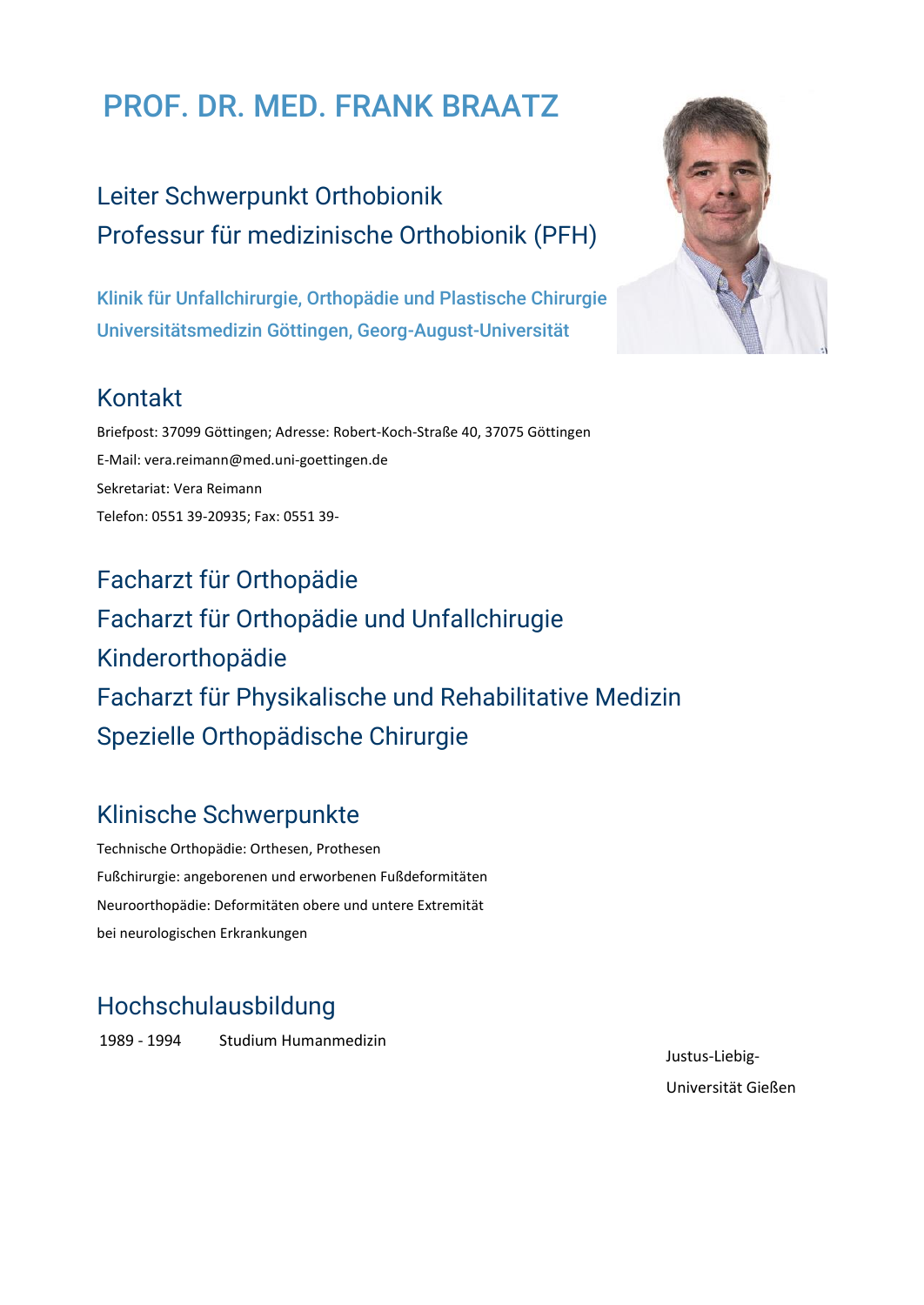#### Klinischer Werdegang

| 1995                | Praktisches Jahr                                                                                                                                       | Orthopädie Gießen       |
|---------------------|--------------------------------------------------------------------------------------------------------------------------------------------------------|-------------------------|
| 24.04.1995          | 3. Staatsexamen (Note sehr gut)                                                                                                                        |                         |
|                     |                                                                                                                                                        |                         |
| Juli 95- April 1998 | AiP, Weiterbildungsasisstent                                                                                                                           | <b>BGU Ludwigshafen</b> |
| Mai 1998-Dez. 98    | Klinik für Allgemeine und Viszerale Chirurgie Jena                                                                                                     | FSU Jena                |
| Jan 1999-Juli 2002  | Klinik und Poliklinik für Orthopädie Universität zu Köln                                                                                               | Universität zu Köln     |
| ab 08/2002          | Stiftung Orthopädische Universitätsklinik Heidelberg                                                                                                   |                         |
| Bis 02/2013         | Zuletzt Stellvertr. Sektionsleiter Kinderorthopädie und Fußchir Orthopädie Heidelberg<br>Ärztl. Leiter Technische Orthopädie und Bereich Bewegungsanal |                         |
|                     | Leiter Bereich ICP                                                                                                                                     |                         |
| Seit 15.02.2013     | Professur für medizinische Orthobionik PFH                                                                                                             | <b>UMG Göttingen</b>    |
|                     | Leiter Schwerpunkt Orthobionik an der UMG                                                                                                              |                         |

# **Habilitation** Berufung zum Professor für medizinische Orthobionik 2-2013

# Publikationen

T. Dreher, M.Götze, S.I. Wolf, S. Hagmann, D. Heitzmann, S. Gantz, F. Braatz: Distal rectus femoris transfer as part of multilevel surgery in children with spastic diplegia – A randomized clinical trial. Gait & Posture 36 (2012) 212– 218. IF: 2,123

Dreher T, Brunner R, Vegvari D, Heitzmann D, Gantz S, Maier MW, Braatz F, Wolf SI. [The effects of muscle-tendon](http://www.ncbi.nlm.nih.gov/pubmed/23228624)  [surgery on dynamic electromyographic patterns and muscle tone in children with cerebral palsy.G](http://www.ncbi.nlm.nih.gov/pubmed/23228624)ait Posture. 2013 Jun;38(2):215-20. IF: 2,123

Klotz, M., Kost, L., Braatz, F., Ewerbeck, V., Heitzmann, D., Gantz, S. et al. (2012). Motion capture of the upper extremity during activities of daily living in patients with spastic hemiplegic cerebral palsy. Gait Posture, 2013 May;38(1):148-52. IF: 2,123

Dreher T, Wolf SI, Maier M, Hagmann S, Vegvari D, Gantz S, Heitzmann D, Wenz W, Braatz F. [Long-term results](http://www.ncbi.nlm.nih.gov/pubmed/23032593)  [after distal rectus femoris transfer as a part of multilevel surgery for the correction of stiff-knee gait in spastic](http://www.ncbi.nlm.nih.gov/pubmed/23032593)  [diplegic cerebral palsy.](http://www.ncbi.nlm.nih.gov/pubmed/23032593) J Bone Joint Surg Am. 2012 Oct 3;94(19):e142(1-10). IF: 3.234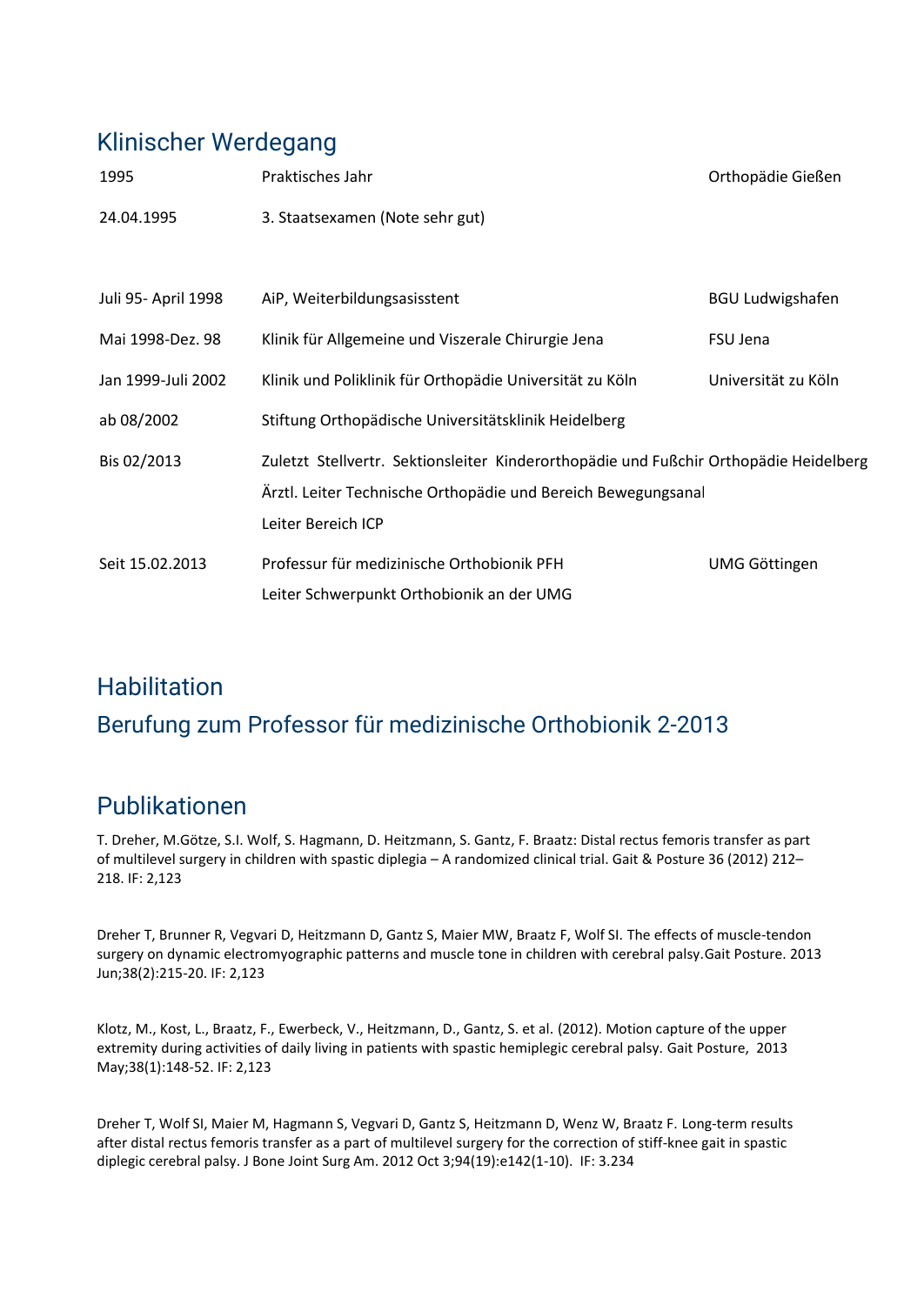Dreher T, Vegvari D, Wolf SI, Geisbüsch A, Gantz S, Wenz W, Braatz F[. Development of knee function after](http://www.ncbi.nlm.nih.gov/pubmed/22257998)  [hamstring lengthening as a part of multilevel surgery in children with spastic diplegia: a long-term outcome study.](http://www.ncbi.nlm.nih.gov/pubmed/22257998) J Bone Joint Surg Am. 2012 Jan 18;94(2):121-30. IF: 3,234

Dreher T, Götze M, Wolf SI, Hagmann S, Heitzmann D, Gantz S, Braatz F. [Distal rectus femoris transfer as part of](http://www.ncbi.nlm.nih.gov/pubmed/22425637)  [multilevel surgery in children with spastic diplegia--a randomized clinical trial.](http://www.ncbi.nlm.nih.gov/pubmed/22425637) Gait Posture. 2012 Jun;36(2):212-8. IF: 2,123

Dreher, T., Buccoliero, T., Wolf, S. I., Heitzmann, D., Gantz, S., Braatz, F. et al. (2012). Long-term results after gastrocnemius-soleus intramuscular aponeurotic recession as a part of multilevel surgery in spastic diplegic cerebral palsy. J Bone Joint Surg Am., 94(7), 627-37. IF: 3,234

Dreher T, Wolf SI, Heitzmann D, Swartman B, Schuster W, Gantz S, Hagmann S, Döderlein L, Braatz F. [Long-term](http://www.ncbi.nlm.nih.gov/pubmed/22766044)  [outcome of femoral derotation osteotomy in children with spastic diplegia.](http://www.ncbi.nlm.nih.gov/pubmed/22766044) Gait Posture. 2012 Jul;36(3):467-70. IF: 2,123

Klotz MC, Kost L, Braatz F, Ewerbeck V, Heitzmann D, Gantz S, Dreher T, Wolf SI. [Motion capture of the upper](http://www.ncbi.nlm.nih.gov/pubmed/23218727)  [extremity during activities of daily living in patients with spastic hemiplegic cerebral palsy.](http://www.ncbi.nlm.nih.gov/pubmed/23218727) Gait Posture. 2013 May;38(1):148-52. IF: 2,123

Dreher T, Vegvári D, Wolf SL, Klotz M, Müller S, Metaxiotis D, Wenz W, Döderlein L, Braatz F[. Long-term effects](http://www.ncbi.nlm.nih.gov/pubmed/23018029)  [after conversion of biarticular to monoarticular muscles compared with musculotendinous lengthening in children](http://www.ncbi.nlm.nih.gov/pubmed/23018029)  [with spastic diplegia.](http://www.ncbi.nlm.nih.gov/pubmed/23018029)

Gait Posture. 2013 Mar;37(3):430-5. IF: 2,123

Krautwurst, B., Wolf, S., Heitzmann, D., Gantz, S., Braatz, F. & Dreher, T. (2013). The influence of hip abductor weakness on frontal plane motion of the trunk and pelvis in patients with cerebral palsy. Res Dev Disabil., 34(4), 1198-1203. IF: 3,405

Heitzmann DW, Guenther M, Becher B, Alimusaj M, Block J, van Drongelen S, Dreher T, Braatz F, Wolf SI. [Integrating strength tests of amputees within the protocol of conventional clinical gait analysis: a novel approach.](http://www.ncbi.nlm.nih.gov/pubmed/23454713) Biomed Tech (Berl). 2013 Apr;58(2):195-204. IF: 0,855

Klotz MC, Wolf SI, Heitzmann D, Gantz S, Braatz F, Dreher T. [The Influence of Botulinum Toxin A Injections into the](http://www.ncbi.nlm.nih.gov/pubmed/23463290)  [Calf Muscles on Genu Recurvatum in Children With Cerebral Palsy.](http://www.ncbi.nlm.nih.gov/pubmed/23463290) Clin Orthop Relat Res. 2013 Jul;471(7):2327-32. IF: 2,533

Dreher T, Brunner R, Vegvari D, Heitzmann D, Gantz S, Maier MW, Braatz F, Wolf SI. [The effects of muscle-tendon](http://www.ncbi.nlm.nih.gov/pubmed/23228624)  [surgery on dynamic electromyographic patterns and muscle tone in children with cerebral palsy.](http://www.ncbi.nlm.nih.gov/pubmed/23228624) Gait Posture. 2013 Jun;38(2):215-20. IF: 2,123

Braatz F, Wolf SI, Gerber A, Klotz MC, Dreher T. [Do changes in torsional magnetic resonance imaging reflect improvement in gait after femoral derotation](http://www.ncbi.nlm.nih.gov/pubmed/23955818)  [osteotomy in patients with cerebral palsy?](http://www.ncbi.nlm.nih.gov/pubmed/23955818)

Int Orthop. 2013 Nov;37(11):2193-8. IF: 2,319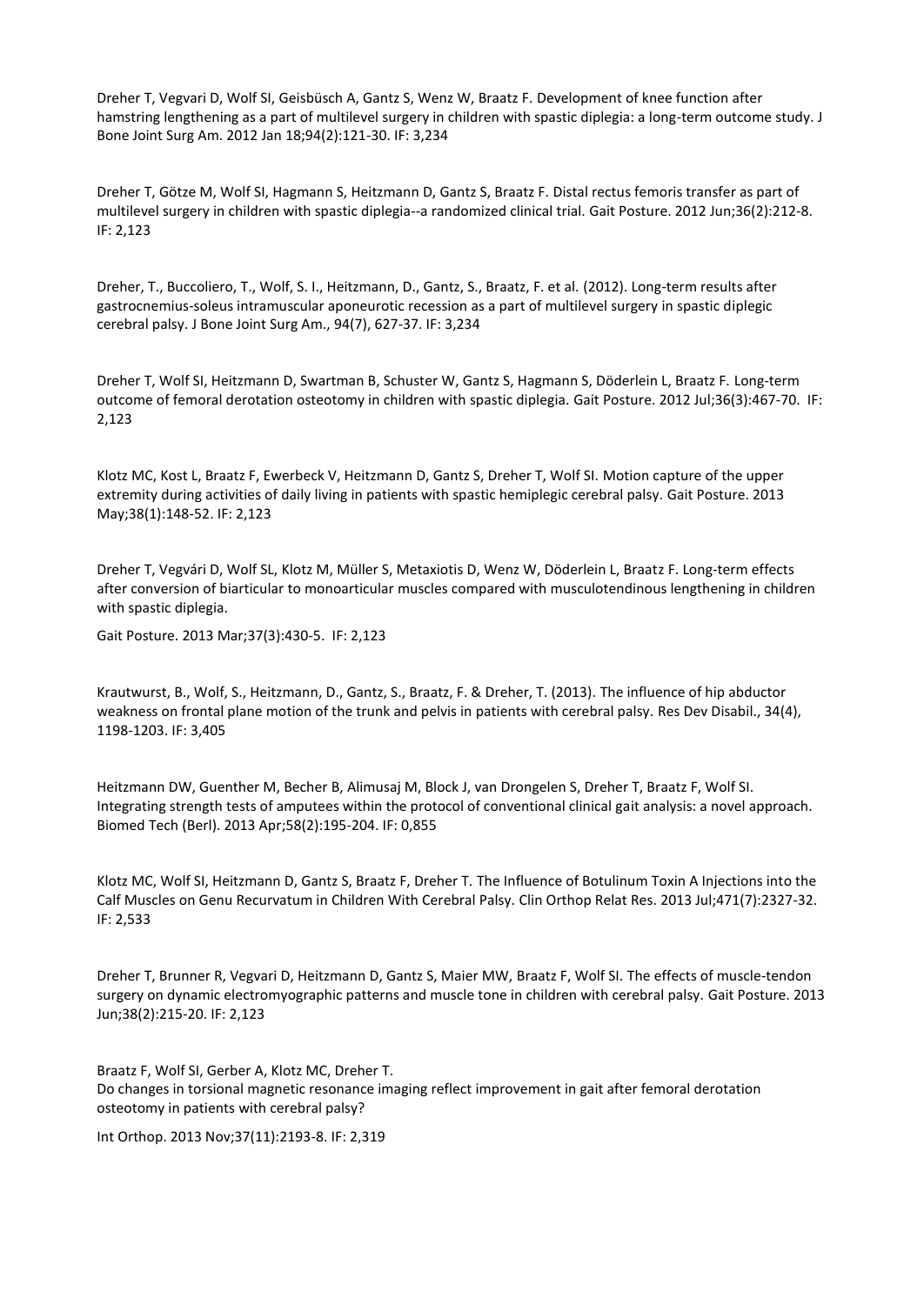Klotz MC, Wolf SI, Heitzmann D, Krautwurst B, Braatz F, Dreher T[. Reduction in primary genu recurvatum gait after](http://www.ncbi.nlm.nih.gov/pubmed/24029800)  [aponeurotic calf muscle lengthening during multilevel surgery.](http://www.ncbi.nlm.nih.gov/pubmed/24029800)

Res Dev Disabil. 2013 Nov;34(11):3773-80. IF: 3,405

Braatz F, Eidemüller A, Klotz MC, Wolf SI, Dreher T. [Long-term results of reconstructive surgery in infantile cerebral](http://www.ncbi.nlm.nih.gov/pubmed/24816981)  [palsy patients with high hip dislocation : Is hip screening necessary?.](http://www.ncbi.nlm.nih.gov/pubmed/24816981) Orthopäde. 2014 Sep;43(9):808-14. IF: 0,506

Braatz F, Eidemüller A, Klotz MC, Beckmann NA, Wolf SI, Dreher T. [Hip reconstruction surgery is successful in](http://www.ncbi.nlm.nih.gov/pubmed/24968787)  [restoring joint congruity in patients with cerebral palsy: long-term outcome.In](http://www.ncbi.nlm.nih.gov/pubmed/24968787)t Orthop. 2014 Jun 27. IF: 2,319

Klotz MC, Wolf SI, Heitzmann D, Maier MW, Braatz F, Dreher T. [The association of equinus and primary genu](http://www.ncbi.nlm.nih.gov/pubmed/24705489)  [recurvatum gait in cerebral palsy.](http://www.ncbi.nlm.nih.gov/pubmed/24705489) Res Dev Disabil. 2014 Jun;35(6):1357-63. Epub 2014 Apr 3. IF: 3,405

F.Braatz, J. Ernst, E. Andres, G. Fellmerer. "Was gibt es Neues in der (myoelektrischen) Prothetik?" Jahresband 2015 Deutschen Gesellschaft für Chirurgie und des Berufsverbandes der Deutschen Chirurgen , ecomed medizin, S. 285- 290

[Niklasch M,](http://www.ncbi.nlm.nih.gov/pubmed/?term=Niklasch%20M%5BAuthor%5D&cauthor=true&cauthor_uid=25698350) [Döderlein L,](http://www.ncbi.nlm.nih.gov/pubmed/?term=D%C3%B6derlein%20L%5BAuthor%5D&cauthor=true&cauthor_uid=25698350) [Klotz MC,](http://www.ncbi.nlm.nih.gov/pubmed/?term=Klotz%20MC%5BAuthor%5D&cauthor=true&cauthor_uid=25698350) [Braatz F,](http://www.ncbi.nlm.nih.gov/pubmed/?term=Braatz%20F%5BAuthor%5D&cauthor=true&cauthor_uid=25698350) [Wolf SI,](http://www.ncbi.nlm.nih.gov/pubmed/?term=Wolf%20SI%5BAuthor%5D&cauthor=true&cauthor_uid=25698350) [Dreher T.](http://www.ncbi.nlm.nih.gov/pubmed/?term=Dreher%20T%5BAuthor%5D&cauthor=true&cauthor_uid=25698350) Asymmetric pelvic and hip rotation in children with bilateral cerebral palsy: uni- or bilateral femoral derotation osteotomy? [Gait Posture.](http://www.ncbi.nlm.nih.gov/pubmed/25698350) 2015 Feb;41(2):670-5. Epub 2015 Feb 2. IF: 2,123

[Braatz F,](http://www.ncbi.nlm.nih.gov/pubmed/?term=Braatz%20F%5BAuthor%5D&cauthor=true&cauthor_uid=26454662) [Staude D,](http://www.ncbi.nlm.nih.gov/pubmed/?term=Staude%20D%5BAuthor%5D&cauthor=true&cauthor_uid=26454662) [Klotz MC,](http://www.ncbi.nlm.nih.gov/pubmed/?term=Klotz%20MC%5BAuthor%5D&cauthor=true&cauthor_uid=26454662) [Wolf SI,](http://www.ncbi.nlm.nih.gov/pubmed/?term=Wolf%20SI%5BAuthor%5D&cauthor=true&cauthor_uid=26454662) [Dreher T,](http://www.ncbi.nlm.nih.gov/pubmed/?term=Dreher%20T%5BAuthor%5D&cauthor=true&cauthor_uid=26454662) [Lakemeier S.](http://www.ncbi.nlm.nih.gov/pubmed/?term=Lakemeier%20S%5BAuthor%5D&cauthor=true&cauthor_uid=26454662) Hip-joint congruity after Dega osteotomy in patients with cerebral palsy: long-term results[. Int Orthop.](http://www.ncbi.nlm.nih.gov/pubmed/26454662) 2015 Oct 10. IF: 2.387

[Braatz F,](http://www.ncbi.nlm.nih.gov/pubmed/?term=Braatz%20F%5BAuthor%5D&cauthor=true&cauthor_uid=26468922) [Poljuchow J,](http://www.ncbi.nlm.nih.gov/pubmed/?term=Poljuchow%20J%5BAuthor%5D&cauthor=true&cauthor_uid=26468922) [Klotz MC,](http://www.ncbi.nlm.nih.gov/pubmed/?term=Klotz%20MC%5BAuthor%5D&cauthor=true&cauthor_uid=26468922) [Heitzmann DW,](http://www.ncbi.nlm.nih.gov/pubmed/?term=Heitzmann%20DW%5BAuthor%5D&cauthor=true&cauthor_uid=26468922) [Wolf SI,](http://www.ncbi.nlm.nih.gov/pubmed/?term=Wolf%20SI%5BAuthor%5D&cauthor=true&cauthor_uid=26468922) [Dreher T.](http://www.ncbi.nlm.nih.gov/pubmed/?term=Dreher%20T%5BAuthor%5D&cauthor=true&cauthor_uid=26468922) Femoral Derotation in Children with Cerebral Palsy - Does the Result Depend on the Age at Operation and the Kind of Surgery? [Z Orthop Unfall.](http://www.ncbi.nlm.nih.gov/pubmed/26468922) 2015 Dec;153(6):636-42. Epub 2015 Oct 15. IF: 0,510

F. Braatz: Buchrezension – Umfassendes Lehrbuch für Rehabilitationstechnik. Rezension zum Band 10 der Lehrbuchreihe Biomedizinische Technik Rehabilitationstechnik – Herausgeber Marc Kraft, Catharine Disselhorst-Klug im De Gruyter Verlag 2015 . Orthopädie Technik 2015 Dez/15: S. 13

[Putz C,](http://www.ncbi.nlm.nih.gov/pubmed/?term=Putz%20C%5BAuthor%5D&cauthor=true&cauthor_uid=26850437) [Döderlein L,](http://www.ncbi.nlm.nih.gov/pubmed/?term=D%C3%B6derlein%20L%5BAuthor%5D&cauthor=true&cauthor_uid=26850437) [Mertens EM,](http://www.ncbi.nlm.nih.gov/pubmed/?term=Mertens%20EM%5BAuthor%5D&cauthor=true&cauthor_uid=26850437) [Wolf SI,](http://www.ncbi.nlm.nih.gov/pubmed/?term=Wolf%20SI%5BAuthor%5D&cauthor=true&cauthor_uid=26850437) [Gantz S,](http://www.ncbi.nlm.nih.gov/pubmed/?term=Gantz%20S%5BAuthor%5D&cauthor=true&cauthor_uid=26850437) [Braatz F,](http://www.ncbi.nlm.nih.gov/pubmed/?term=Braatz%20F%5BAuthor%5D&cauthor=true&cauthor_uid=26850437) [Dreher T.](http://www.ncbi.nlm.nih.gov/pubmed/?term=Dreher%20T%5BAuthor%5D&cauthor=true&cauthor_uid=26850437) Multilevel surgery in adults with cerebral palsy. [Bone Joint J.](http://www.ncbi.nlm.nih.gov/pubmed/26850437) 2016 Feb;98-B(2):282-8. IF: 1.61

[Braatz F.](http://www.ncbi.nlm.nih.gov/pubmed/?term=Braatz%20F%5BAuthor%5D&cauthor=true&cauthor_uid=26913454) Volume 10 of the Textbook Series Biomedical Technology. [Biomed Tech \(Berl\).](http://www.ncbi.nlm.nih.gov/pubmed/26913454) 2016 Apr 1;61(2):249 IF:0.04